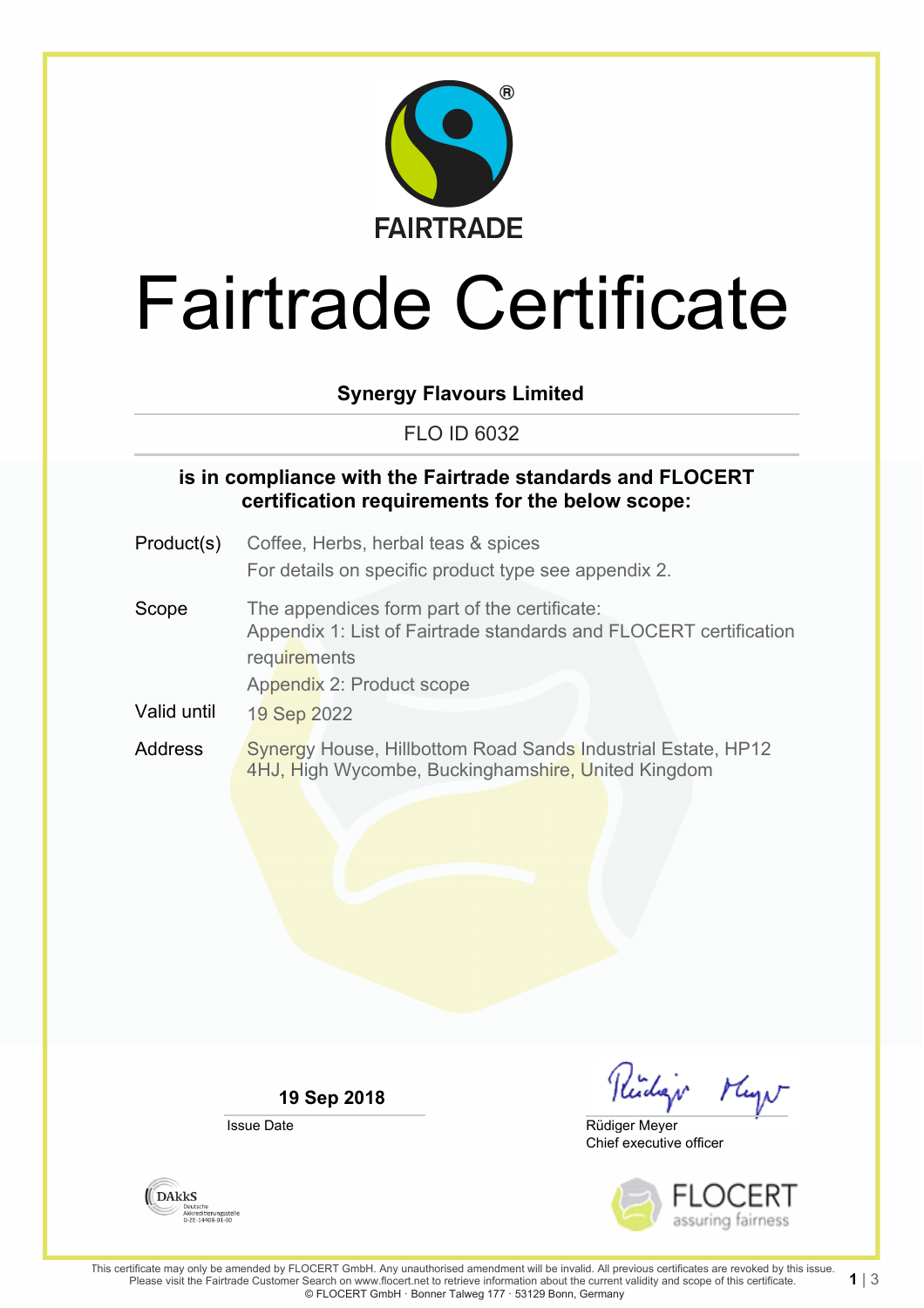

# Fairtrade Certificate

### **Synergy Flavours Limited**

FLO ID 6032

## **Appendix 1:**

**List of Fairtrade standards and FLOCERT certification requirements**

## **The organization Synergy Flavours Limited with FLO ID 6032 ... is in compliance with the following Fairtrade standards**

#### Trader SCORE

• Fairtrade Trade Standard

- Fairtrade Standard for Coffee for Small Producer Organizations
- Fairtrade Standard for Herbs and Herbal Teas & Spices for Small Producer Organizations or Fairtrade Standard for Herbs and Herbal Teas for Hired Labour

#### **... is in compliance with the following FLOCERT certification requirements**

#### Trader SCORE

• FLOCERT Public Compliance Criteria List – Trade Certification